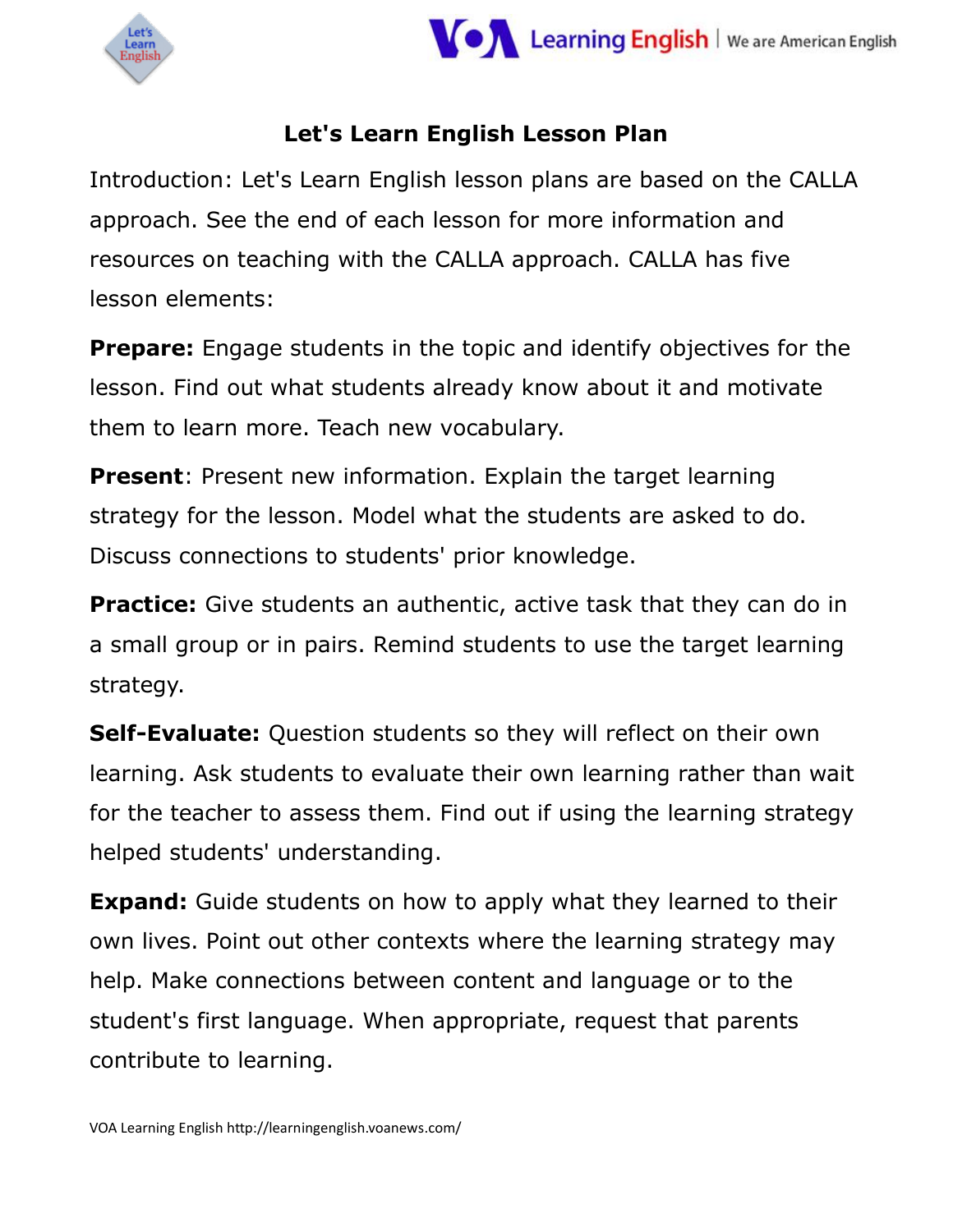



#### **Let's Learn English Lesson Plan**

#### **Lesson 41: Teamwork Works Best With a Team**

#### **Objectives**

- Students learn to use future real conditionals (If clauses)
- Students practice pronouncing contrastive stress
- Students practice asking for & giving feedback about job performance; identifying ways to improve performance at work or school
- Students practice the strategy: Use Selective Attention

#### **Materials needed**

Download the [Activity Sheet for Lesson 41](https://docs.voanews.eu/en-US-LEARN/2017/01/04/8c0f3ea1-2c33-409b-9144-2510e3c54962.pdf) or print it from the end of this lesson.

Students may be assigned the web-based homework of viewing the videos for [Let's Learn English Lesson 41](http://learningenglish.voanews.com/a/lets-learn-english-lesson-41-teamwork/3635015.html) before this lesson.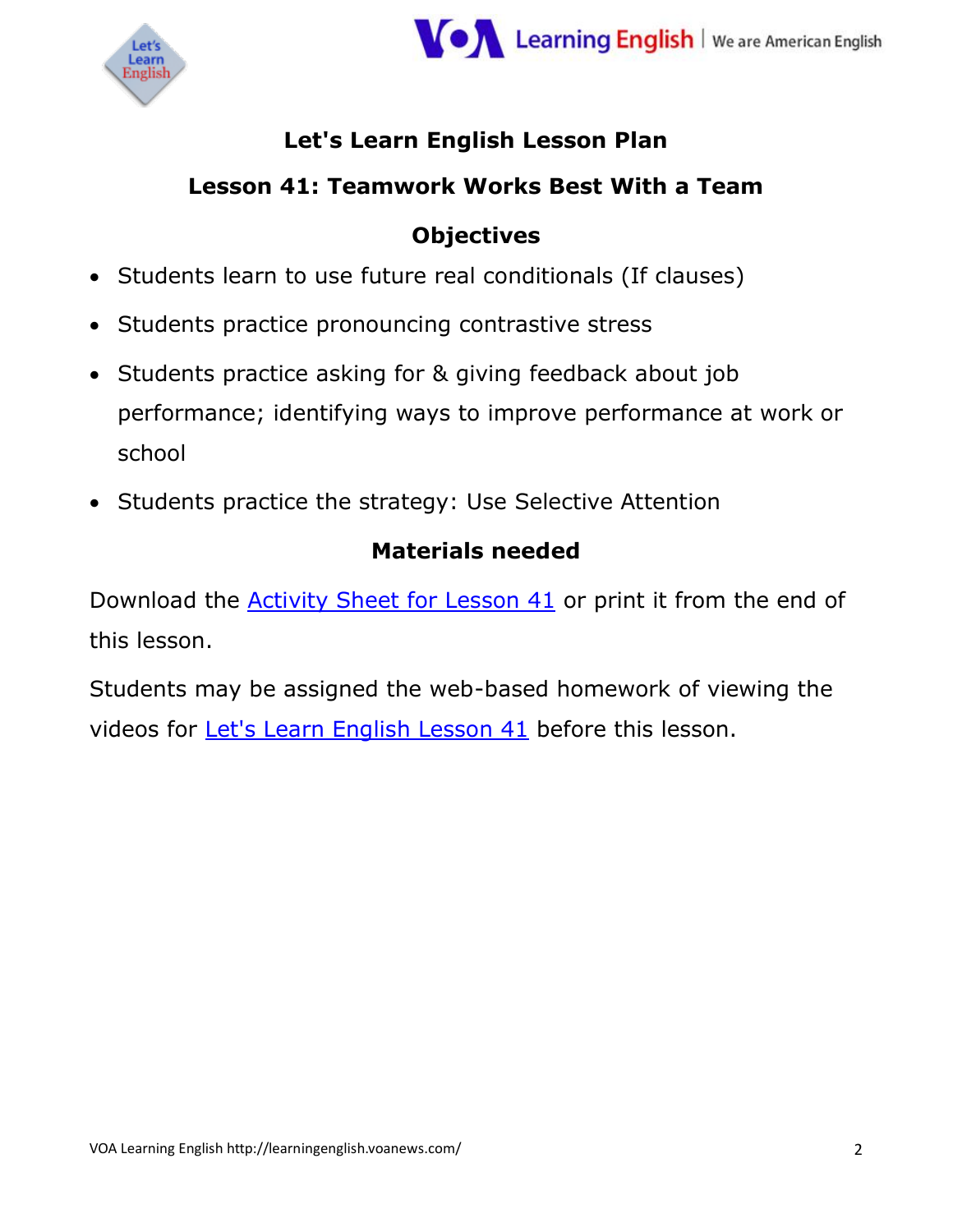#### **Prepare:** [In students' native language, if needed]

Ask students, "Have you ever listened to someone with only one ear? "We sometimes say a person is "listening with only one ear" when they are not listening carefully. Maybe you are thinking of something, like your lunch, and listening without paying close attention. But then you hear something important to you, and you listen more carefully. For example, when your teacher is talking and suddenly you hear the word 'test,' do you stop thinking about lunch and listen more carefully?" Give students time to respond and make sure they understand the concept.

Continue, "In English this is called *using selective attention*." Give examples of other times when you or the students use selective attention. For example, we might use it when looking for a date on an answer to a history question, or when trying to find a phone number on a website.

Explain, "In today's class, we will see how Anna *uses selective attention* when she listens to her boss, Ms. Weaver."

Teach the new words for this lesson, using the list of words found at the end of the lesson. Explain that, in this lesson, students will learn to use future real conditionals: that is, sentences using the word "if" and "will."

#### **Present: Future Real Conditional and Selective Attention**

If you have multimedia capability in your classroom, play the [video](http://learningenglish.voanews.com/a/lets-learn-english-lesson-41-teamwork/3664386.html)  [for Lesson 41](http://learningenglish.voanews.com/a/lets-learn-english-lesson-41-teamwork/3664386.html) of Let's Learn English. Have students repeat the sentences when the video pauses. If you cannot play multimedia,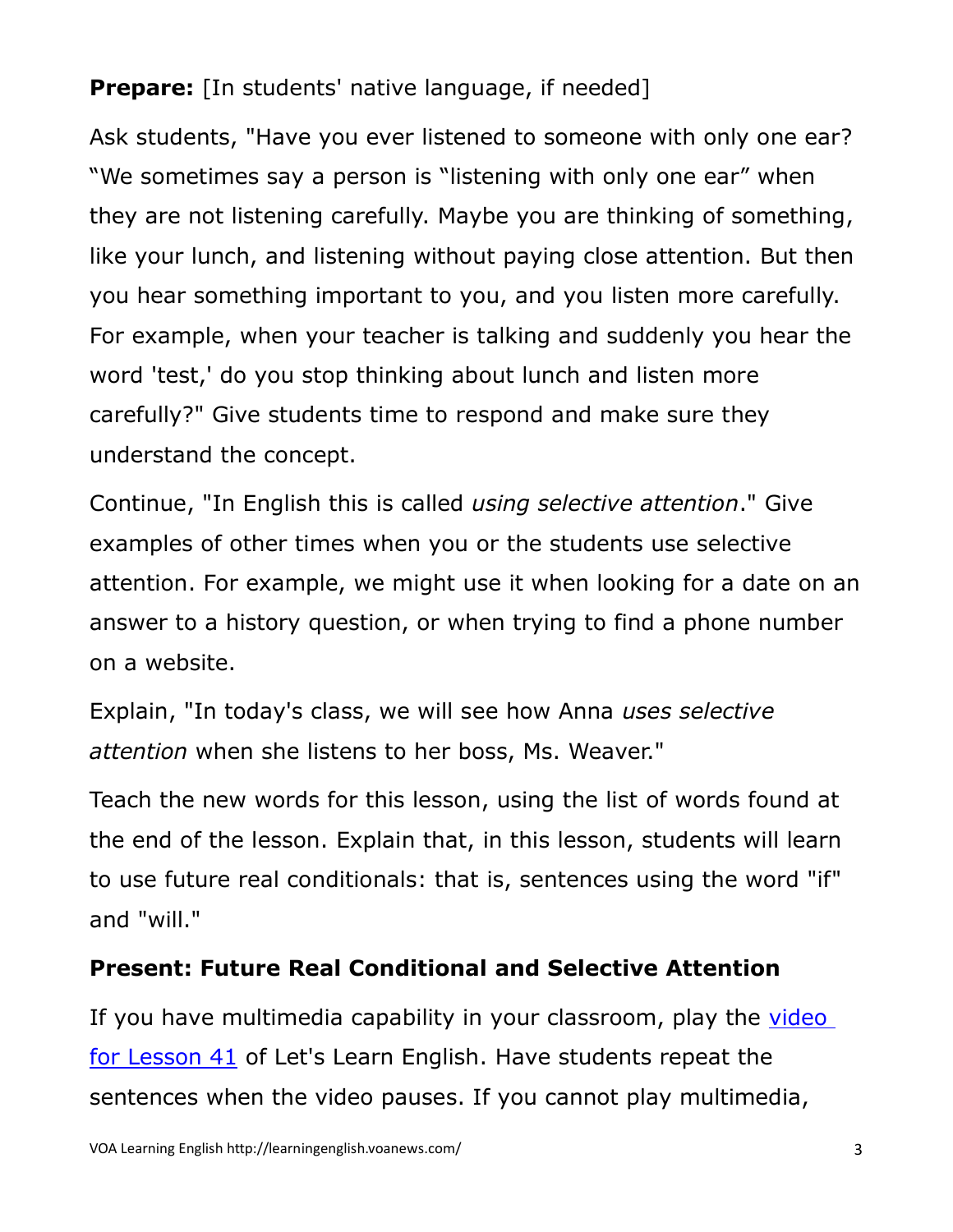have five students come to the front of the class and act out the conversations between Anna and Ms. Weaver, Anna and her teammates, and Anna and M.I.N.D.Y., the computer.

(If possible, give students the transcript of the conversation from the end of this lesson.)

Point out the use of the future real conditional in the conversation. Ask students, "Did you notice when Ms. Weaver used the word 'if?'" Let students come up with the statements using their scripts or memories. Write the sentences on the board:

- If you look at it, you will see something bad.
- If you look at this chart, you will see something good.

Underline the words 'if' and 'you will' and explain, "These sentences use a structure we call the Future Real Conditional. That means we are talking about what might happen in the future as a result of a present action. Let's look at the posters that Ms. Weaver showed Anna." (See images below)

Ask students to spot the future real conditional sentence in the posters.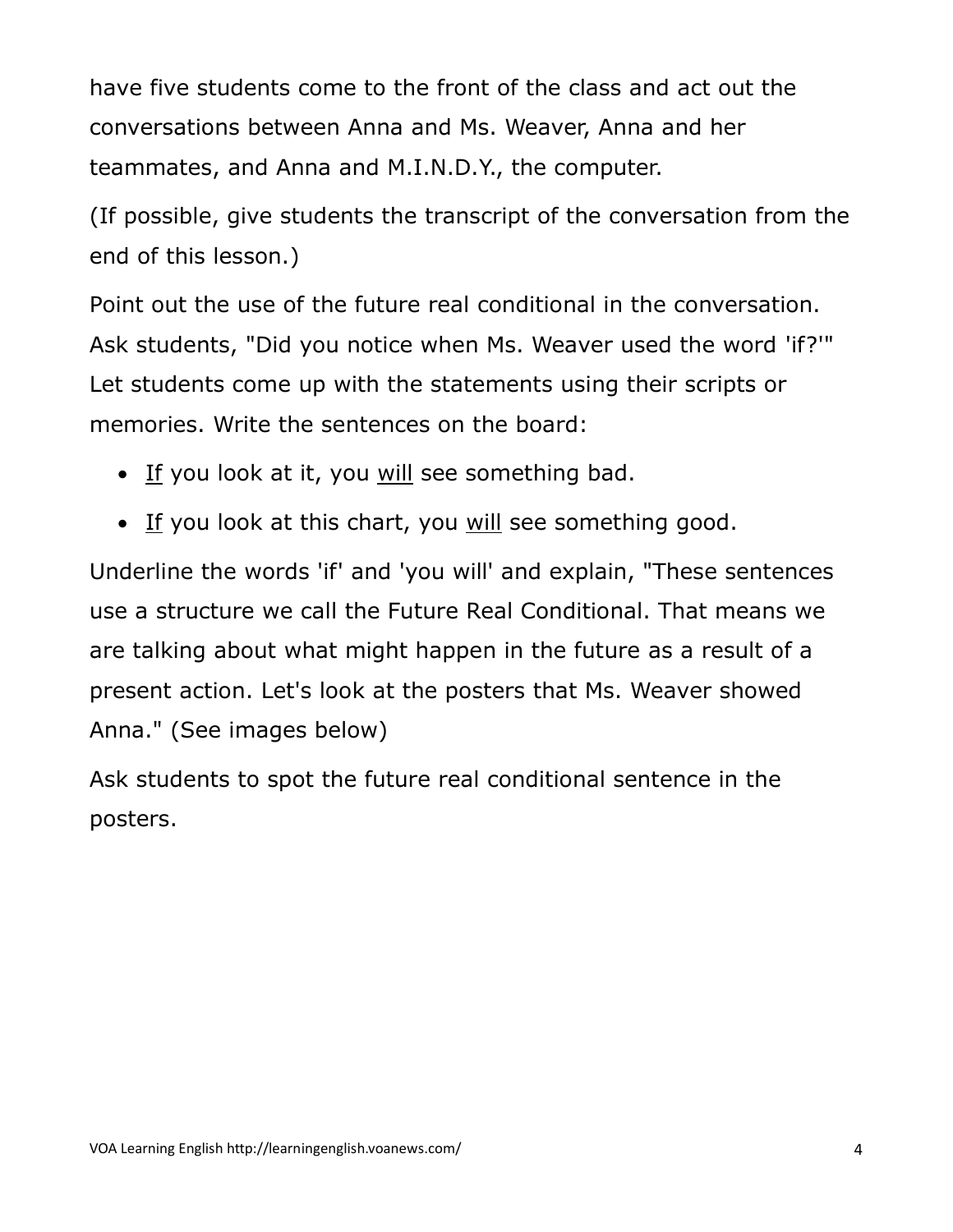# Working Hard<br>Looks Hard

### **Because it Really Is Hard**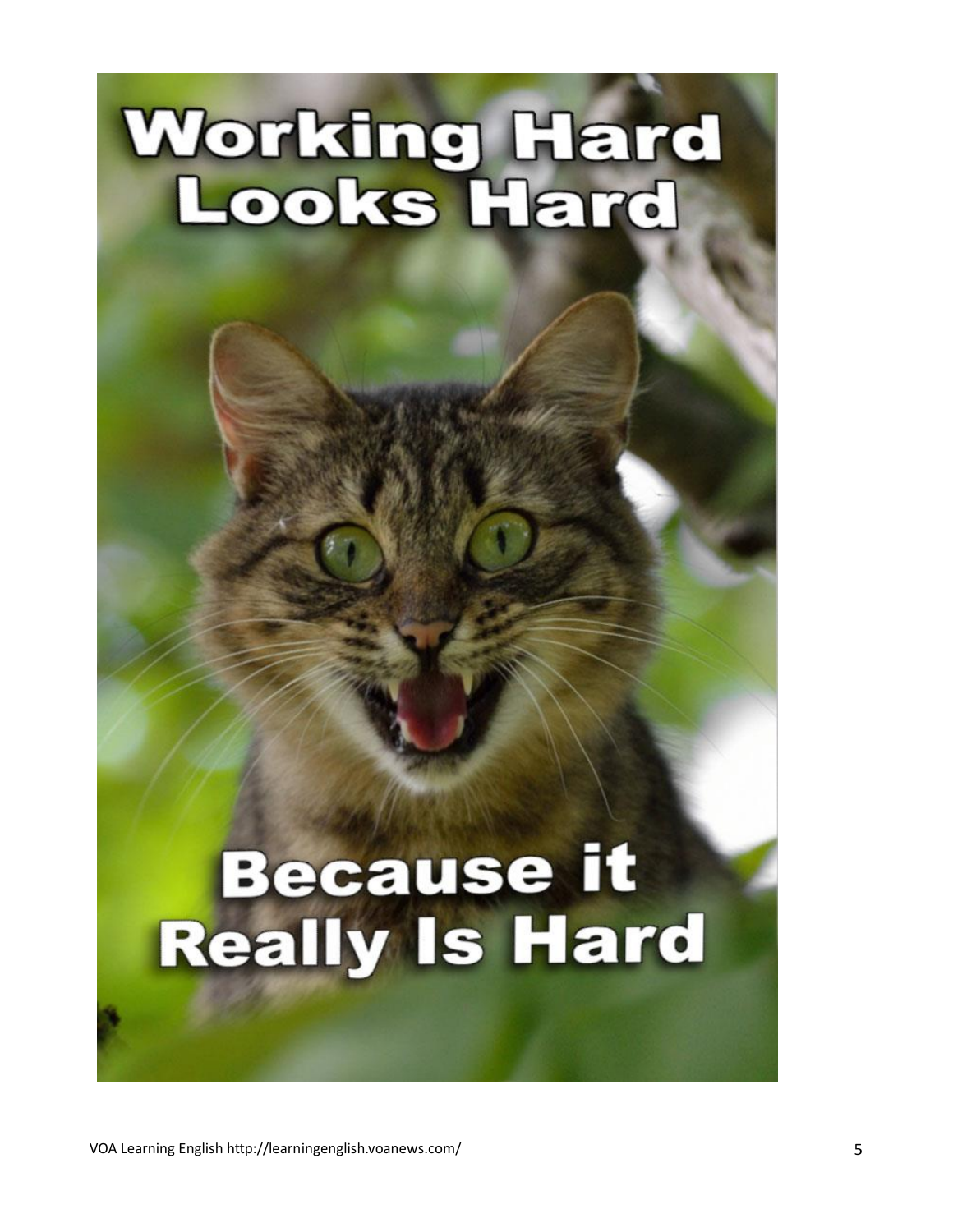## **TEAMWORK WORKS BEST**



# WITH A TEAM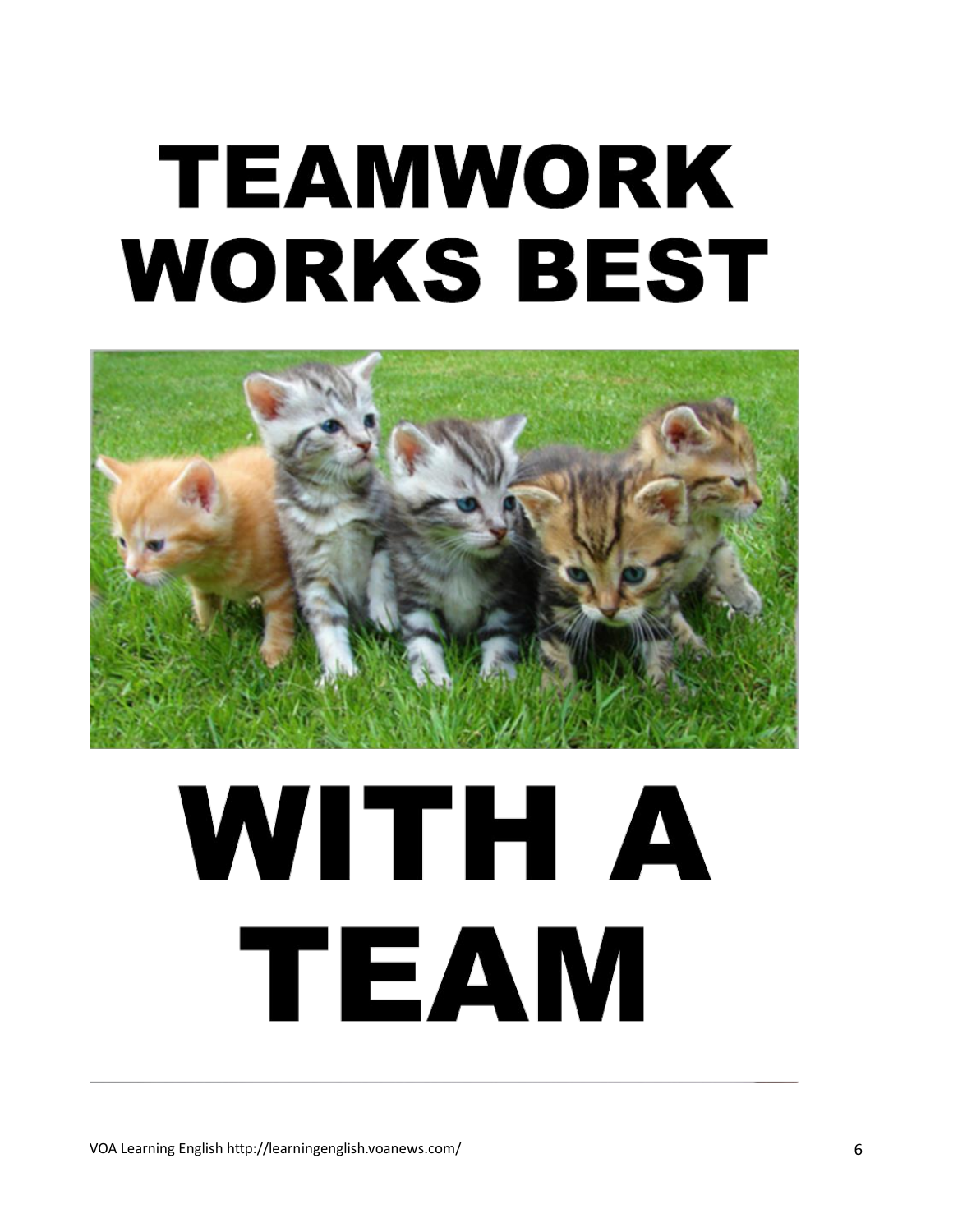## OF AT FORST YOU SUCCEED

# YOU MILL BE A SUCCESS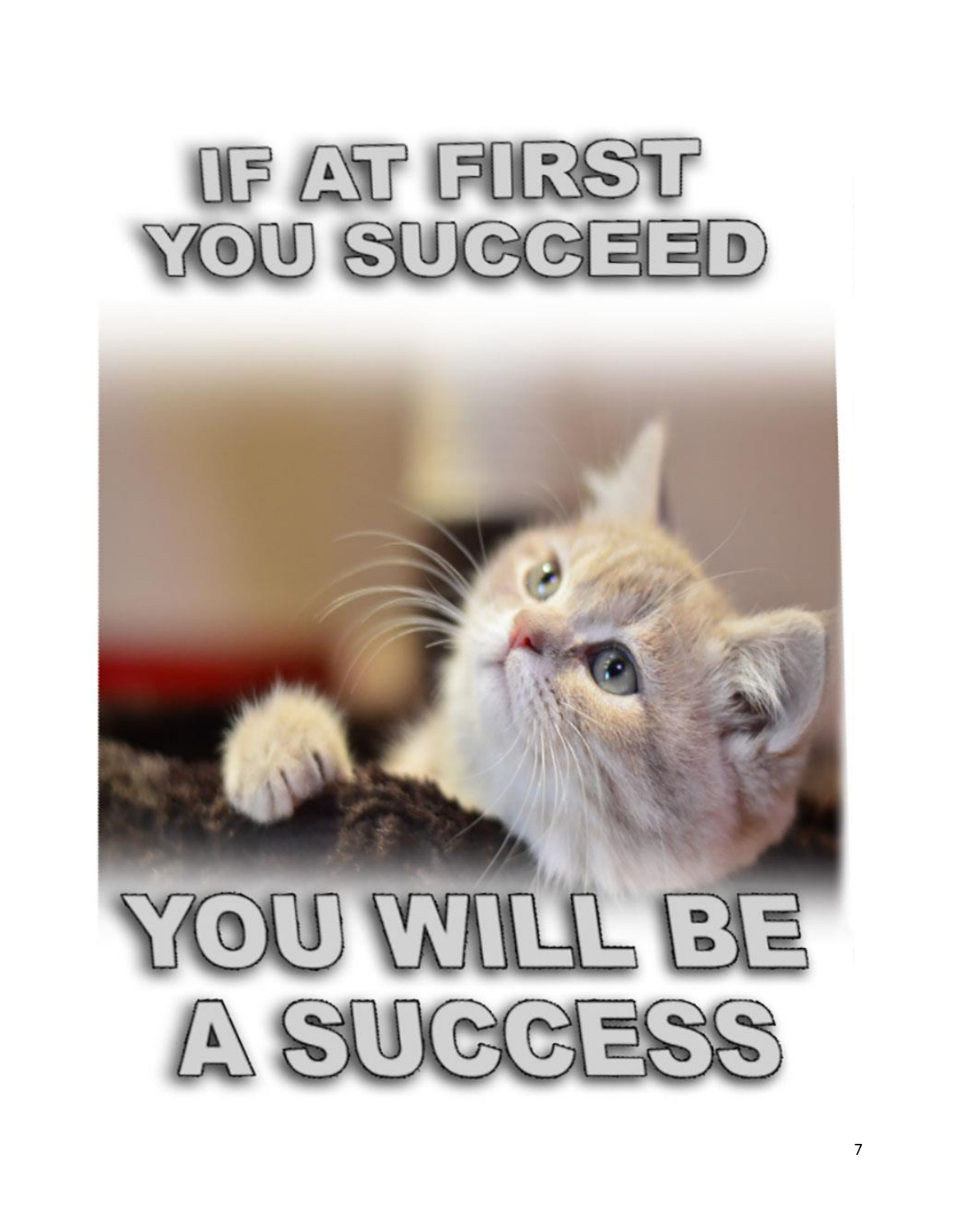Ask students to come up with some examples from their own lives. Possible answers may be:

- If I study hard, I will learn English well.
- If you go to school, you will learn many things.
- If we listen carefully, we will understand what others say.

Continue, "Good examples. We will practice this structure in today's lesson."

Say, "In this lesson, we see that Anna is getting her yearly review at work. Do you ever get a yearly review? If you are in school, you may have tests at the end of the year to go to the next grade. People who work in business often have a review at some time during the year to check how well they are doing their job."

Remind students of the strategy: *use selective attention*. "Did you notice how Anna *used selective attention* in this lesson? Tell me what Anna paid attention to (or noticed) when Ms. Weaver was talking to her." Students will most likely respond by pointing out her comments about the cats in the posters that Ms. Weaver showed her.

Ask, "What happened at the end of the video/conversation? Do you think Anna understood what Ms. Weaver wanted her to do?" Give students time to respond. Write their responses on the board. Possible answers may include:

- She thinks Ms. Weaver wants to see more cats on the Time Traveling Treehouse.
- She thinks Ms. Weaver wants her to work better with her team to increase their audience.

VOA Learning English http://learningenglish.voanews.com/ 8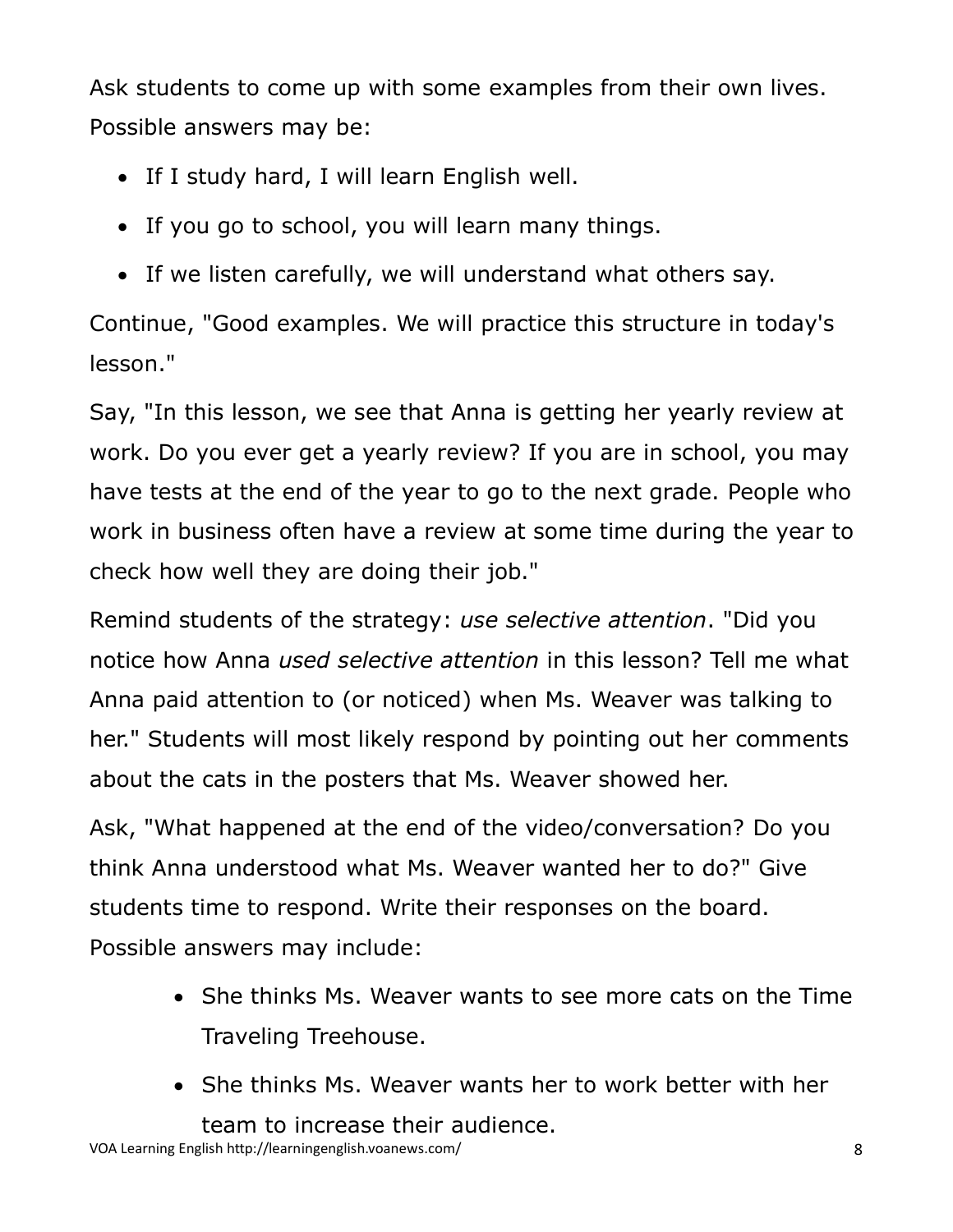Discuss with the students how they interpret the events in the story. Revisit the posters. What do you think is Ms. Weaver's message? This video does not make it clear what Ms. Weaver wanted Anna to do. Ask students to make sentences with their opinions, such as:

- If Anna has more cats, her show will be more popular.
- If Anna works hard, her audience numbers will go up.

You may want to conduct a vote among the students as to whether Anna *used selective attention* well.

Continue, "We will practice this strategy today in our lesson."

#### **Practice**

Give students copies of the Activity Sheet. Explain, "We will practice making if+will sentences (or future real conditionals) today, and you will also have a chance to share your advice on learning English."

Demonstrate the top activity on the sheet by having a student read aloud the phrase on the left:

If you are late to work often …

And ask another student to read aloud the phrase on the right side, completing it with the verb 'lose:'

… you will lose your job.

Ask two or three students to come to the front of the classroom to model the activity at the bottom of the sheet. Instruct students to demonstrate the sample conversation as shown below.

A: If you watch English movies, your listening will improve.

VOA Learning English http://learningenglish.voanews.com/ 9 (explain if necessary that this means: you will improve your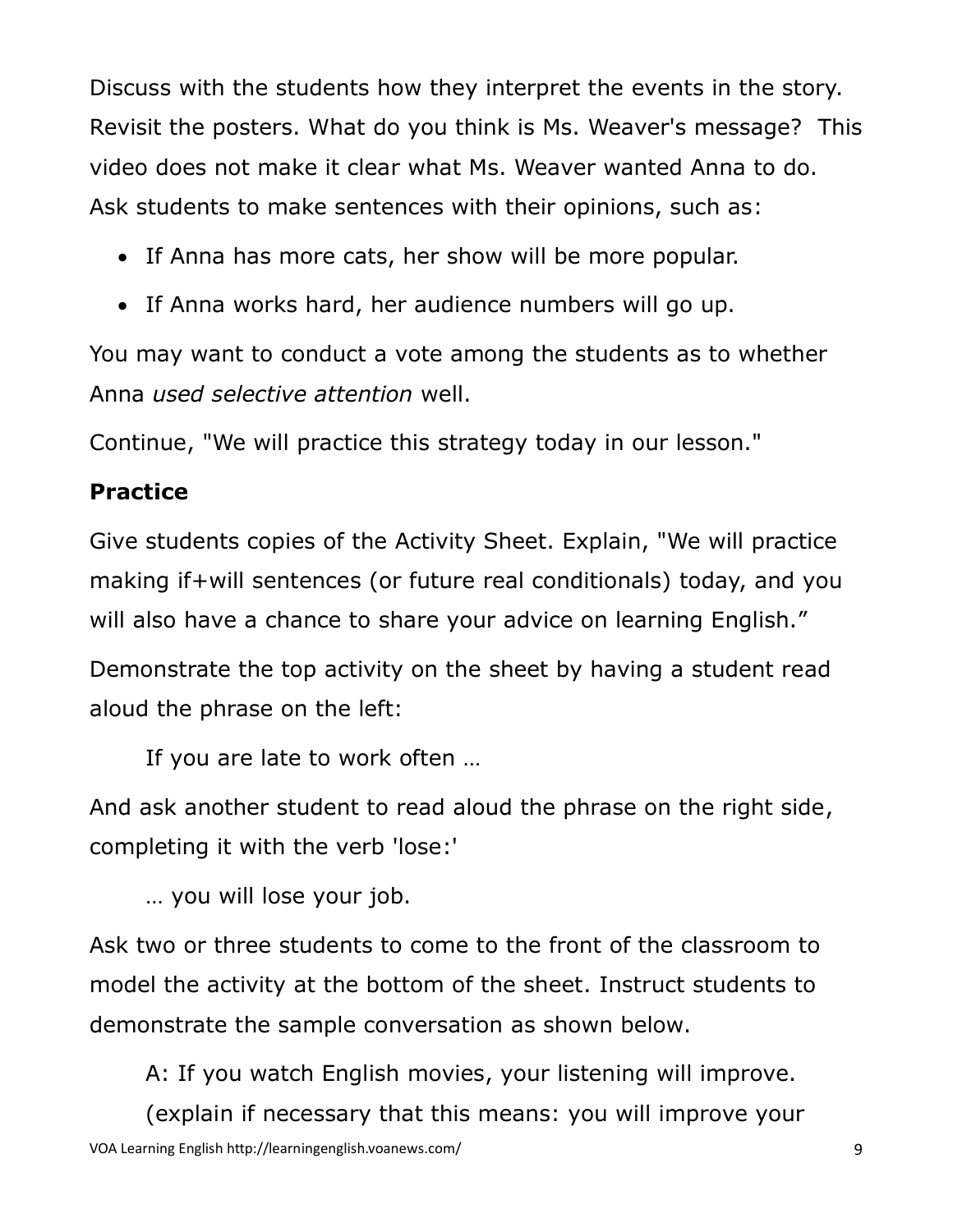listening skills.")

B: Yes! And if you read English books, your vocabulary will grow!

C: Thanks! That's great advice!

Have students form groups of three or four and do the fill-in section of the activity sheet. Then, have the same or different groups of students do the English learning advice section of the activity sheet.

As students practice, remind them to *use selective attention* to notice how the sentences with if  $+$  will are made, and to pick up some advice for learning English that they want to try.

When students have finished, ask several volunteers to tell you a piece of advice they liked. Then, talk about any questions that come up.

#### **Self-Evaluate**

Ask students to think about the strategy: *Use Selective Attention.* Did it help them to learn how to make sentence with if  $+$  will? Did it help them learn a new method of learning English? Can they think of other times they can use this strategy? Have students write in their learning journals or on an 'exit pass' what they learned about the strategy in class today.

#### **Expand**

Explain that, "You can use the strategy *use selective attention* when you are reading for history or social studies. For example, when you are reading about a period in history, *use selective attention* to notice things you might see on a test, like the causes of a war, or the dates of important events, or the names of leaders. Take notes on these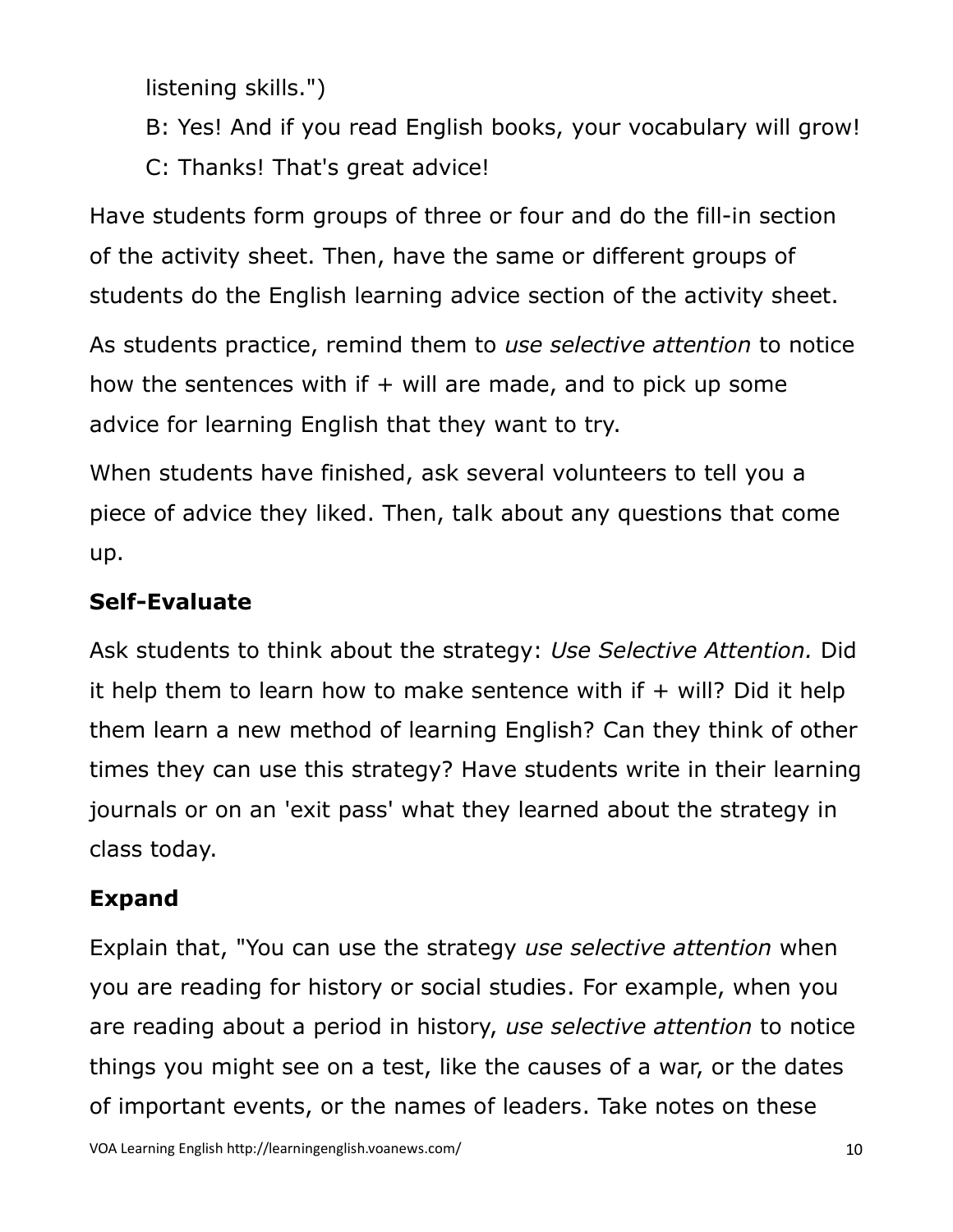facts to review near the time of the test. You can also *use selective attention* when learning a new song or a dance - notice if there is a pattern in the song or the dance, and does it repeat? Try it the next time you are learning something new, and let me know if it works for you!"

#### **Assignments for more practice**

As a class or individual project, ask students to make posters giving advice, like the ones Ms. Weaver showed to Anna. Have them bring the posters to class and anonymously vote on them according to topic: funniest, most serious, silliest, most useful, and so on.

Have students listen to the [Speaking Practice](http://learningenglish.voanews.com/a/lets-learn-english-lesson-41-spaking-practice/3664327.html) video and say the new words for this lesson. After the vocabulary section, the video teaches about asking for and giving feedback.

The [Pronunciation Practice](http://learningenglish.voanews.com/a/lets-learn-english-lesson-41-pronunciation-practice/3664340.html) video teaches about public speaking and speaking from one's diaphragm to project one's voice clearly.

The supplemental videos may be assigned as homework the day before doing this lesson, or to reinforce the structures after the lesson. There is also a [multimedia Listening Quiz](http://learningenglish.voanews.com/a/3664487.html) that can be used as an individual or whole-class assessment.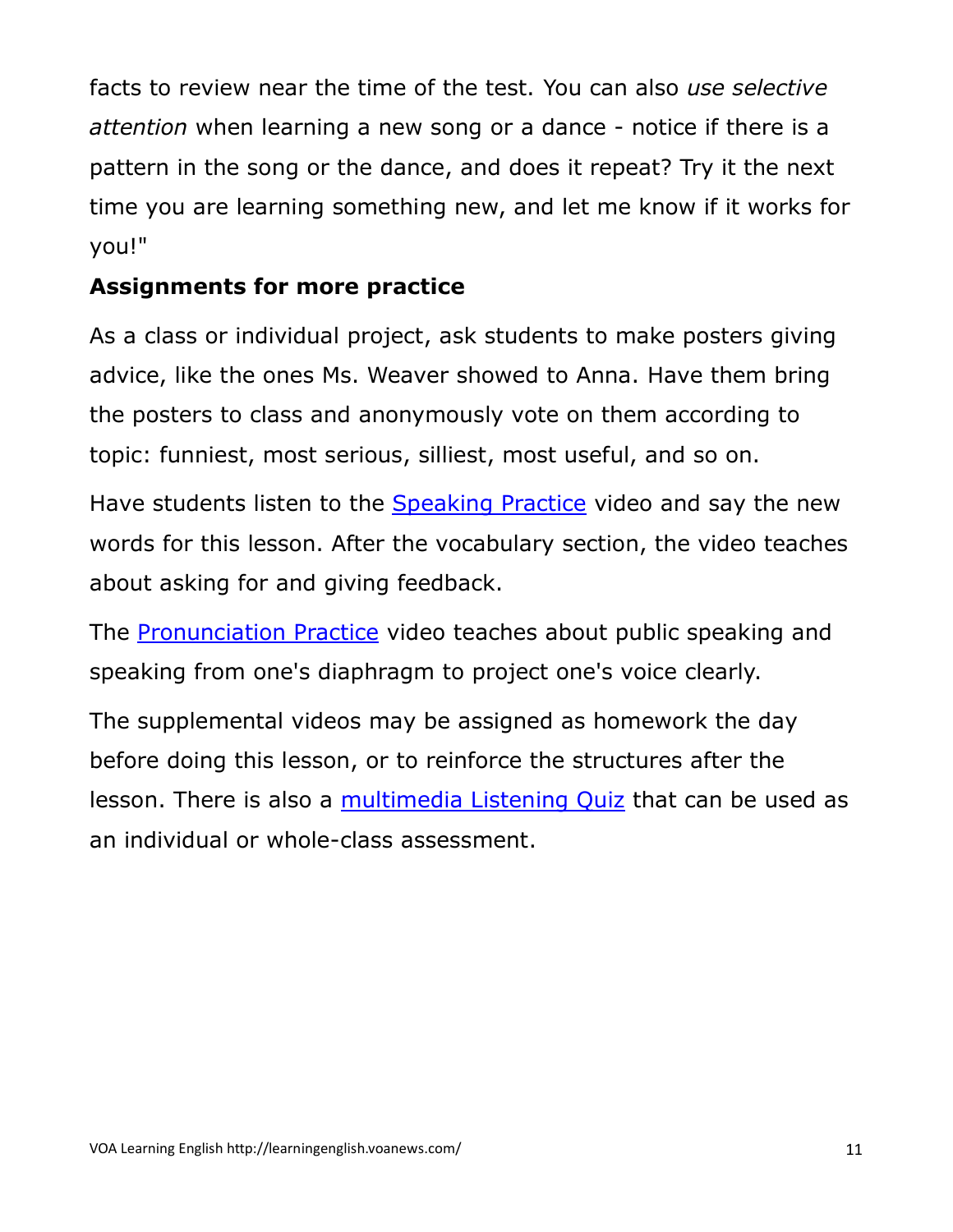#### **Let's Learn English Lesson 41: Teamwork Works Best With a Team**

- Anna: Hi. I am walking to work. Today my boss will tell me what she thinks of my work. Is it good? Or is it bad? Okay, time for work. I am going right now. Okay, okay, I'm going!
- Ms. Weaver: Anna, hello.

Anna: Hello.

Ms. Weaver: Sit down. As you know, at the start of a new year we have a work **review.**

Anna: Yes. It's time for mine.

Ms. Weaver: Yes. Anna, this **chart** shows the **audience** of The Time Traveling Treehouse. If you look at it, you will see something bad. Your audience is going down, down, DOWN!

Anna: Ms. Weaver, I think the chart is **upside down**.

Anna: Here, let's **flip** that around. Now, it's **right-side up**.

Ms. Weaver: Oh. If you look at this chart, you will see something good. Your audience is big.

Anna: Good!

Ms. Weaver: But not big enough.

Anna: Not good.

Ms. Weaver: I want to see these numbers go up, and up, and UP!

Anna: How?

Ms. Weaver: I have something -- idea **posters**!

Anna: (*whispers*) Idea posters.

- Ms. Weaver: You really ought to think seriously about them. I like this one. Please read it.
- Anna: "If at first you SUCCEED; you will be a **success.**" Well, it's a **cute cat**.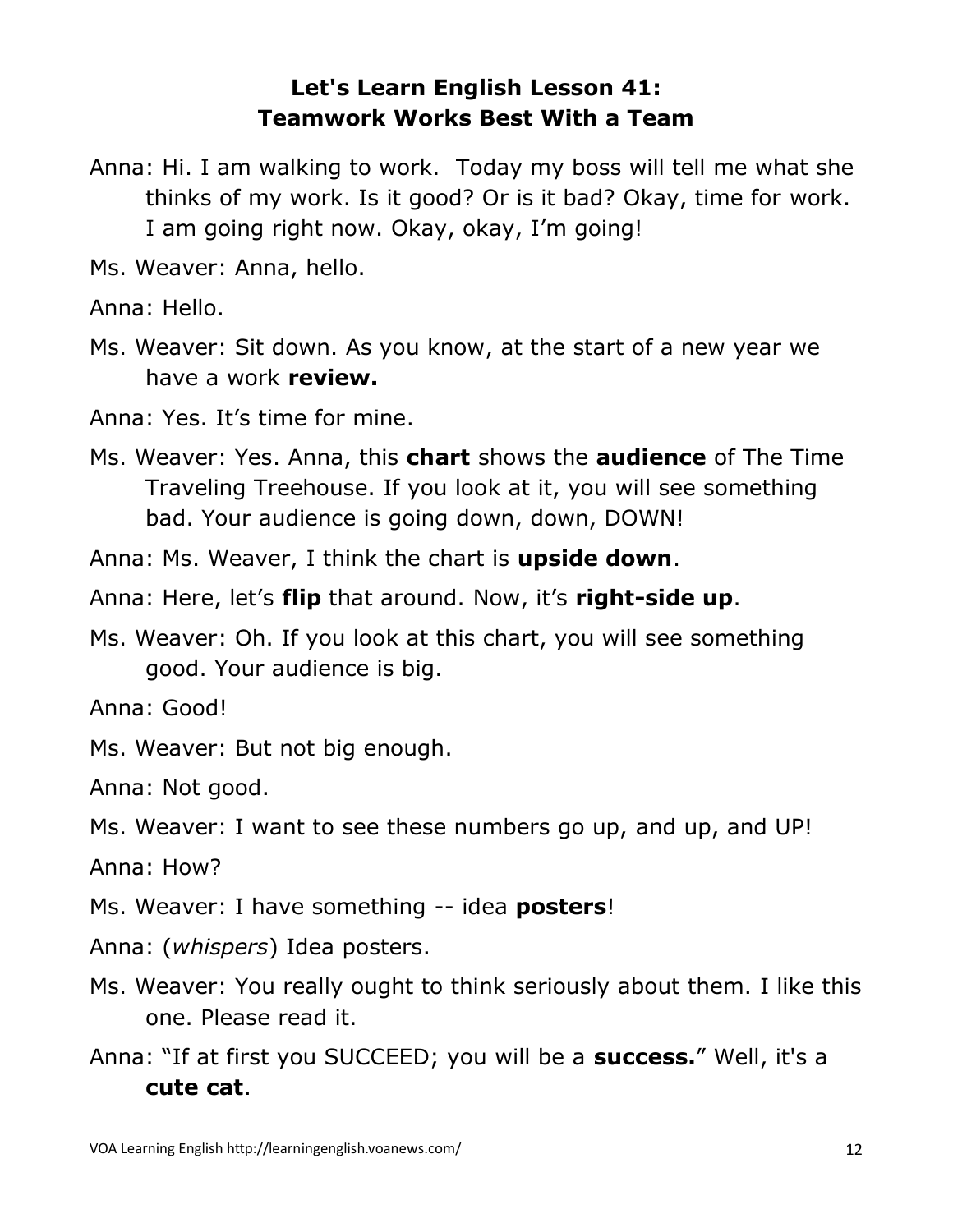- Ms. Weaver: Here's another one. I like it.
- Anna: "WORKING HARD *looks* hard because it really *is* hard." I see. It's another cute cat.
- Ms. Weaver: This is my favorite.
- Anna: "TEAMWORK works best with a team." A team of cats. Look at all those cats!
- Ms. Weaver: So, Anna, do you understand what I want?
- Anna: Yes, Ms. Weaver. I understand.
- Anna: Okay, team. There is a problem in the Treehouse.
- Amelia: Problem? What's the problem?
- Anna: Our audience is big.
- Bryan: But that's a good thing.
- Anna: No, it is not big enough.
- Anna: Please don't worry. I know what Ms. Weaver wants. Here's the plan.
- Bryan: Is that what she wants?
- Amelia: Are you sure?
- Anna: Yes. Let's get to work!
- Anna: Good job, team. This is **exactly** what Ms. Weaver wants!
- Anna: Welcome to The Time Traveling Treehouse! Today you will learn about a very popular **pet** … cats!
- M.I.N.D.Y.: Anna. Did I give you enough cats?
- Anna: I don't know, M.I.N.D.Y. … I think we need more cats!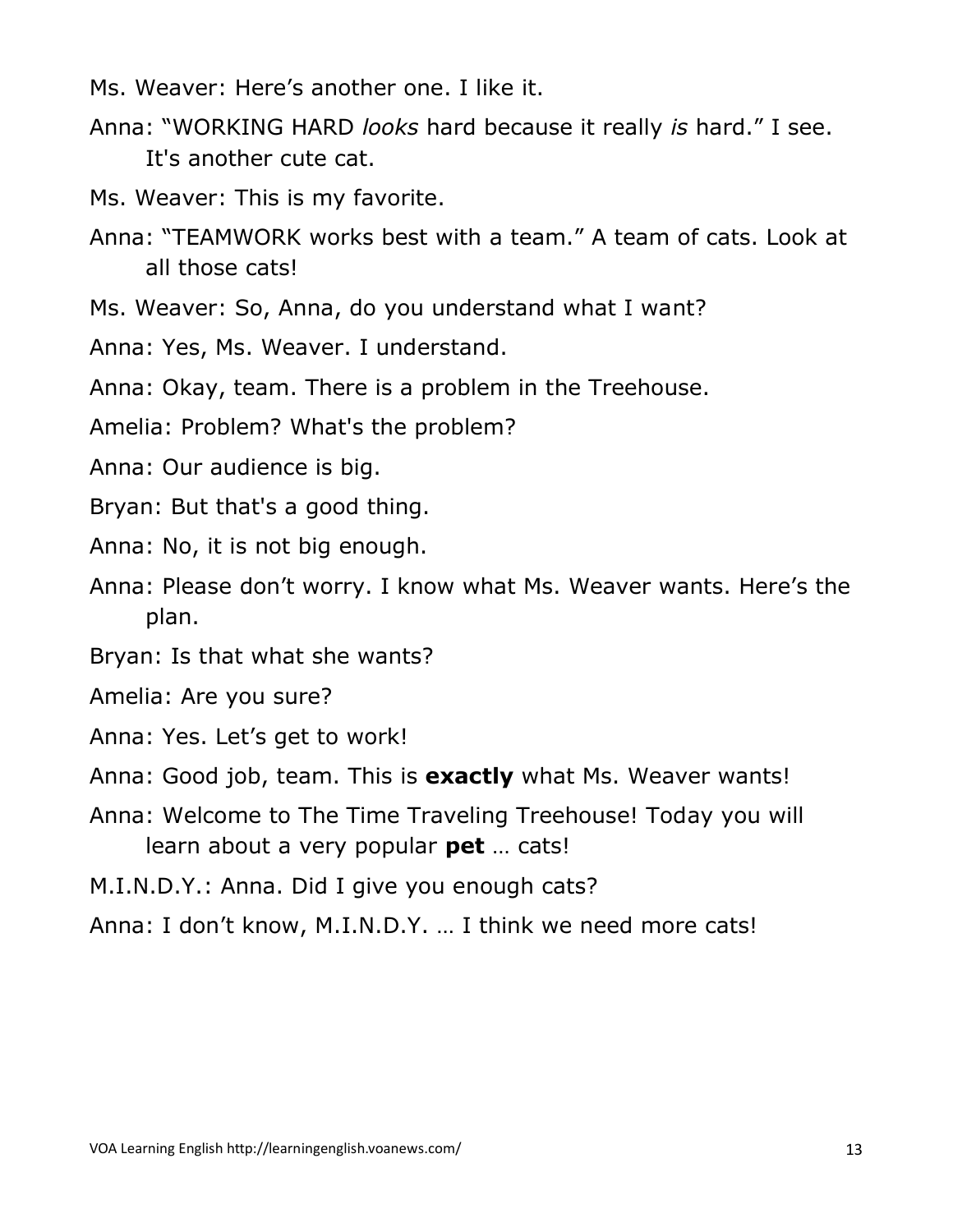#### **New Words**

**audience** - *n.* the people who watch, read, or listen to something

- **cat** *n.* a small animal that is related to lions and tigers and that is often kept by people as a pet
- **chart** *n.* information in the form of a table or a diagram
- **cute** *adj.* having a pleasing and usually youthful appearance
- **exactly** *adv.* used to stress that something is accurate, complete, or correct
- **flip** *v*. to cause (something) to turn or turn over quickly
- **meow** *v.* to make a crying sound as cats do
- **pet** *n.* an animal (such as a dog, cat, bird, or fish) that people keep mainly for pleasure
- **poster** *n.* a usually large picture that is put on walls as a decoration
- **review** *n.* an act of carefully looking at or examining the quality or condition of something or someone
- **right-side up** *noun phrase.* with the top or correct side facing up
- **succeed** *v*. to do what you are trying to do or to achieve the correct or desired result
- **success -** *n a person or thing that succeeds*
- **teamwork** *n.* the work done by people who work together as a team to do something
- **upside down** *adv.* in such a way that the upper and the lower parts are reversed in position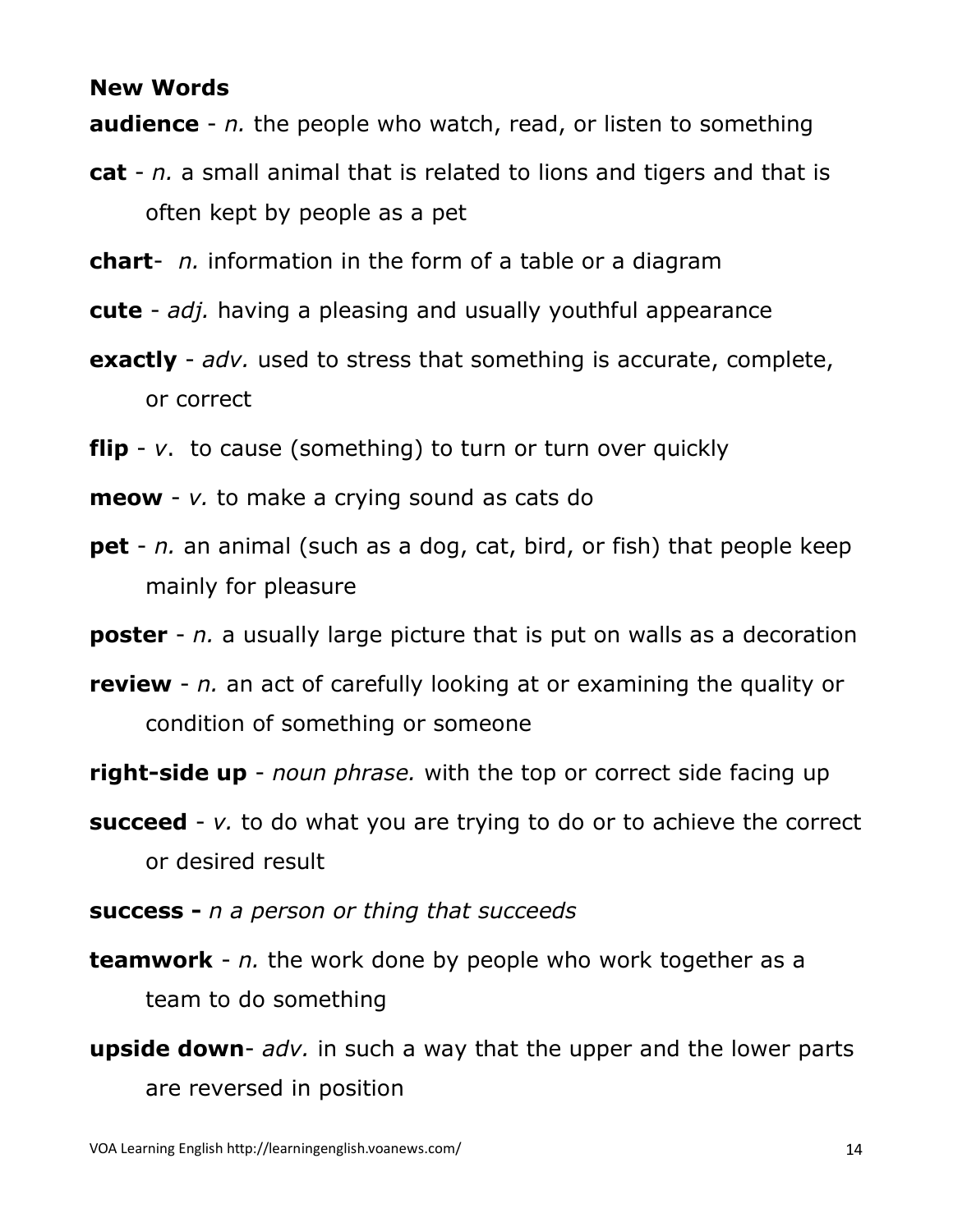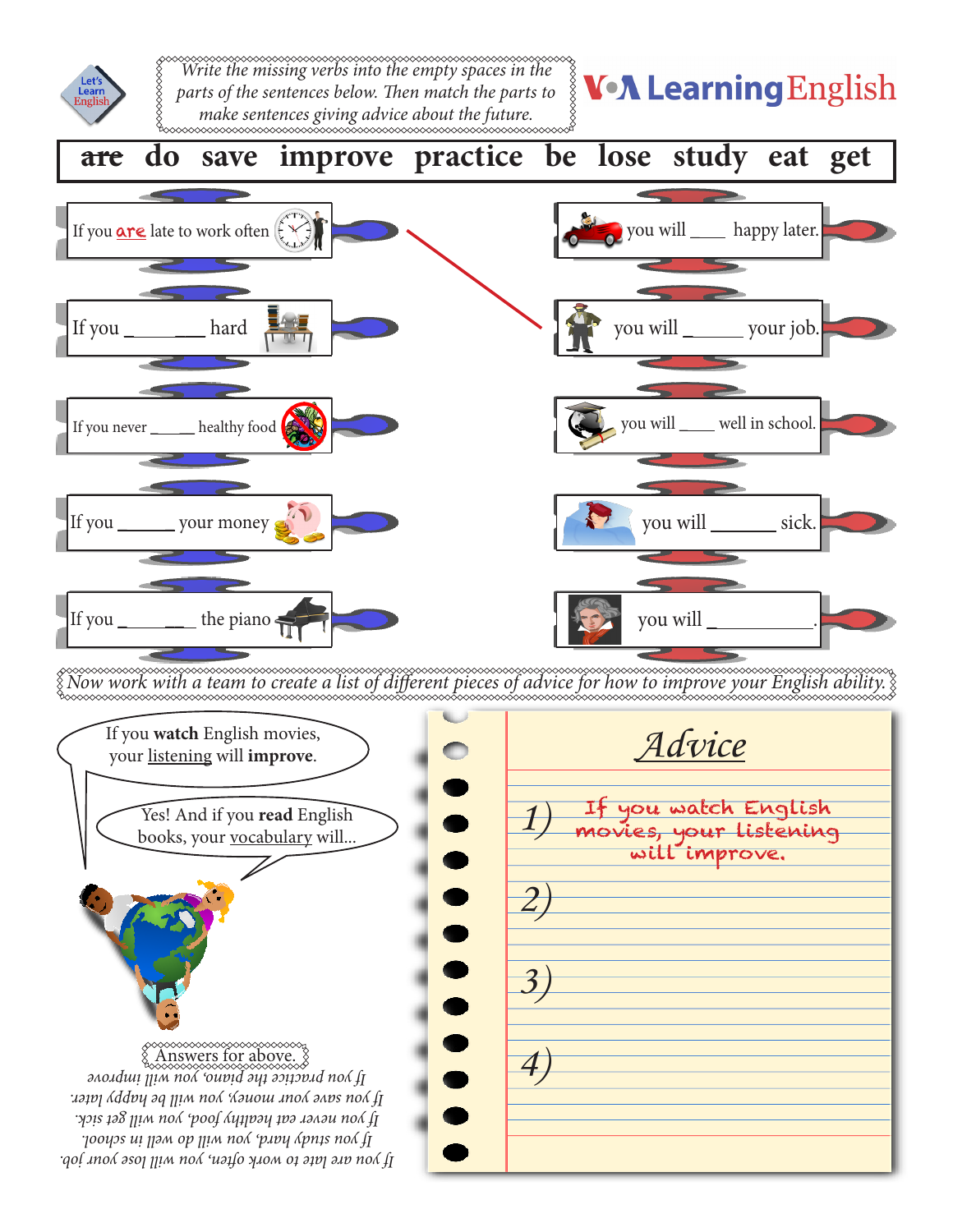#### **What is CALLA?**

This lesson is based on the CALLA approach. The Cognitive Academic Language Learning Approach (CALLA) is an instructional model for second and foreign language learners based on cognitive theory and research.

CALLA integrates instruction in priority topics from the content curriculum, development of the language skills needed for learning in school, and explicit instruction in using learning strategies for academic tasks.

The goals of CALLA are for students to learn essential academic content and language and to become independent and self-regulated learners through their increasing command over a variety of strategies for learning in school. CALLA can be used in ESL, EFL, bilingual, foreign language, and general education classrooms.

A list of CALLA learning strategies follows. These strategies were researched by J. Michael O'Malley and Anna Uhl Chamot.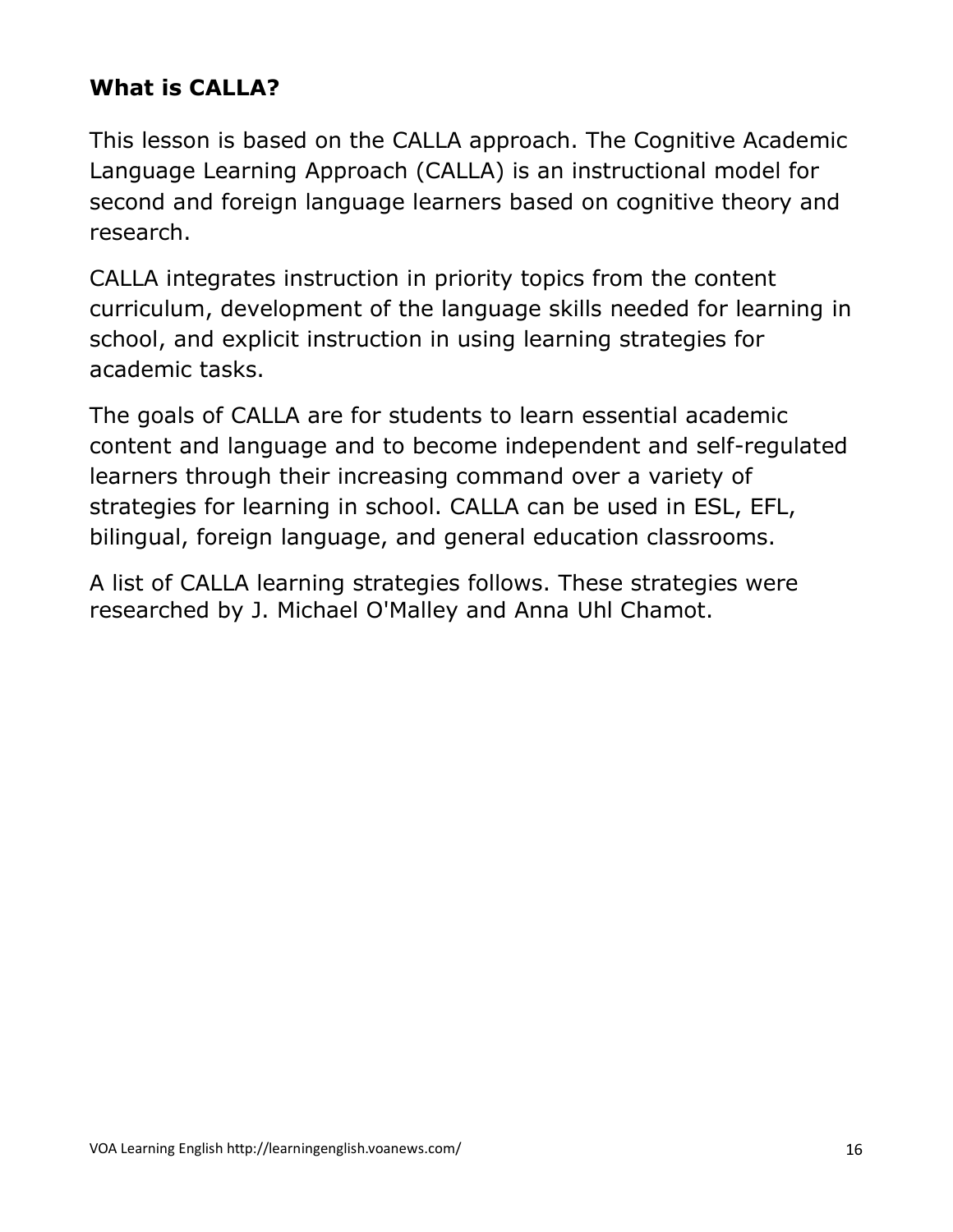#### **METACOGNITIVE STRATEGIES**

#### **Plan / Organize**

Before beginning a task:

Set goals.

Plan the task or content sequence.

Plan how to accomplish the task (choose strategies).

Preview a text.

#### **Monitor / Identify Problems**

While working on a task:

Check your progress on the task.

Check your comprehension as you use the language. Do you understand? If not, what is the problem?

Check your production as you use the language. Are you making sense? If not, what is the problem?

#### **Evaluate**

After completing a task:

Assess how well you have accomplished the learning task.

Assess how well you have used learning strategies.

Decide how effective the strategies were.

Identify changes you will make the next time you have a similar task to do.

#### **Manage Your Own Learning**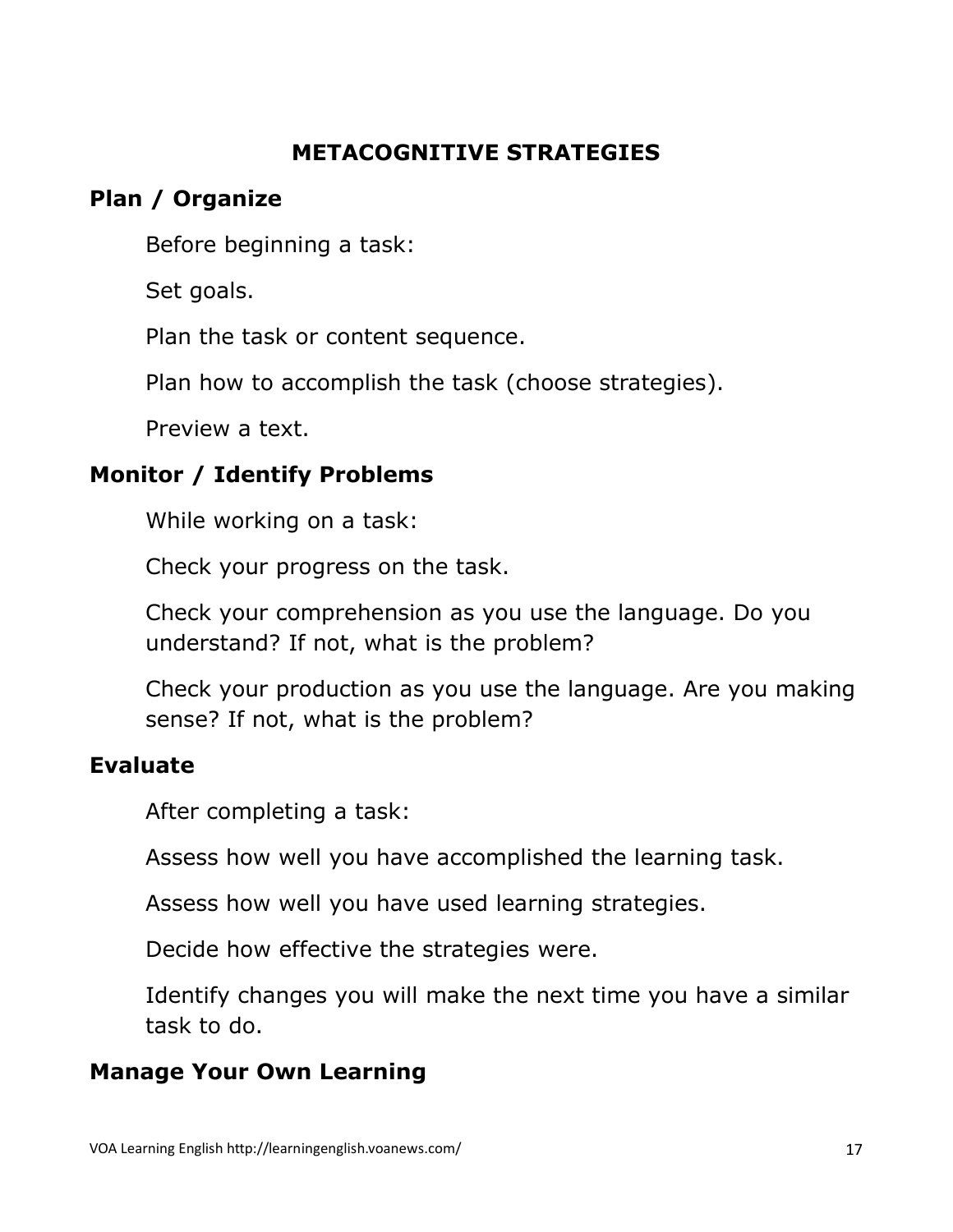Determine how you learn best.

Arrange conditions that help you learn.

Look for Ways to Practice.

Focus your attention on the task.

#### **TASK-BASED STRATEGIES - USE WHAT YOU KNOW**

#### **Use Background Knowledge**

Think about and use what you already know to help you do the task.

Make associations between new information and your prior knowledge.

Use new information to clarify or modify your prior knowledge.

#### **Make Inferences**

Use context and what you know to figure out meaning.

Read and listen between the lines.

Go beyond the text to understand its meaning.

#### **Make Predictions**

Anticipate information to come.

Make logical guesses about what will happen in a written or oral text.

Make an estimate (math).

Make a hypothesis (science).

#### **Personalize**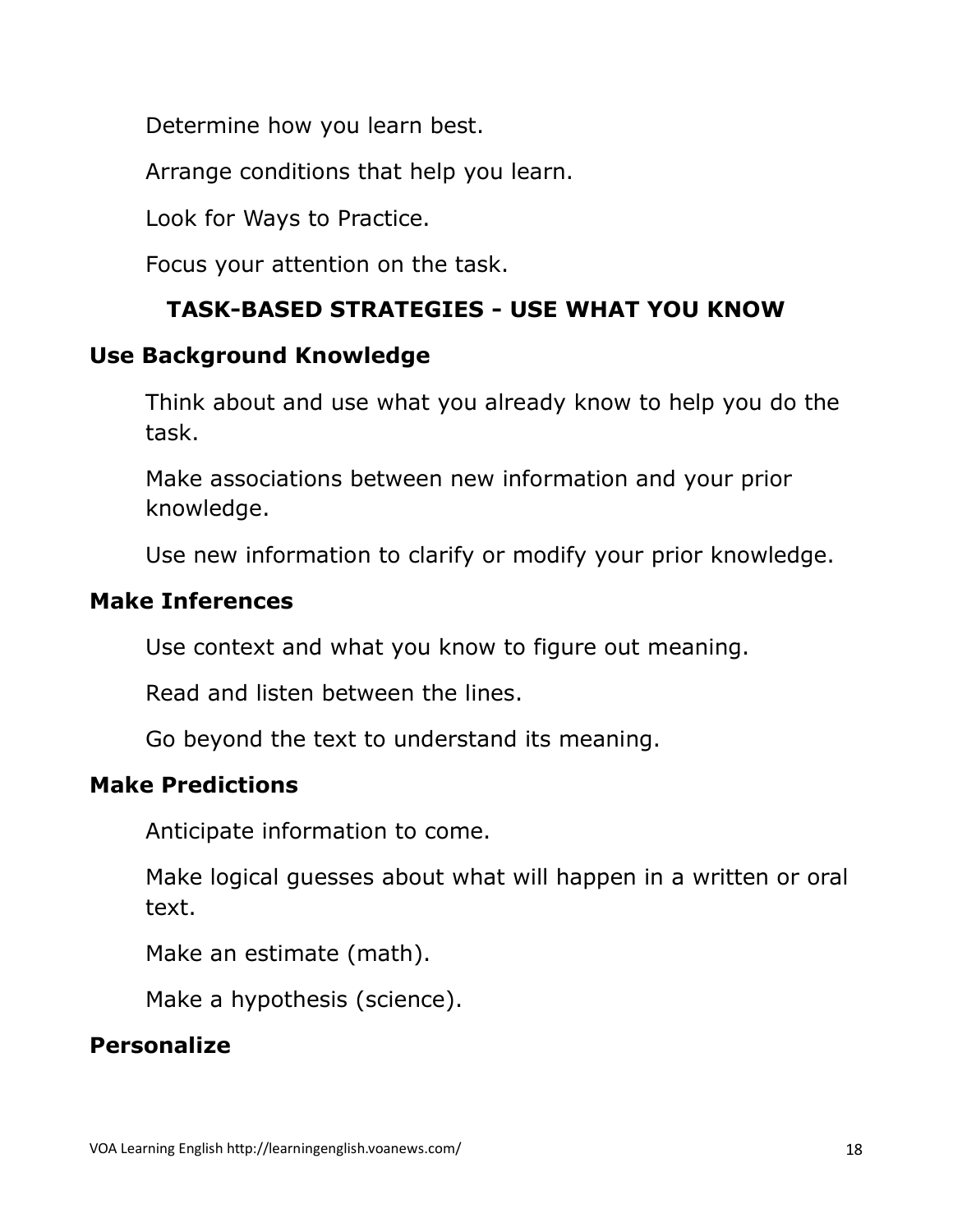Relate new concepts to your own life, to your experiences, knowledge, beliefs and feelings.

#### **Transfer / Use Cognates**

Apply your linguistic knowledge of other languages (including your native language) to the target language.

Recognize cognates.

#### **Substitute / Paraphrase**

Use a synonym or descriptive phrase for unknown words or expressions.

#### **TASK-BASED STRATEGIES - USE YOUR SENSES**

#### **Use Images**

Use or create an actual or mental image to understand and/or represent information.

Use or draw a picture or diagram.

#### **Use Sounds**

Say or read aloud a word, sentence, or paragraph to help your understanding.

Sound out/vocalize.

Use your "mental tape recorder" to remember sounds, words, phrases, and/or conversations.

#### **Use Your Kinesthetic Sense**

Act out a role, for example, in Readers' Theater, or imagine yourself in different roles in the target language.

Use real objects to help you remember words, sentences, or content information.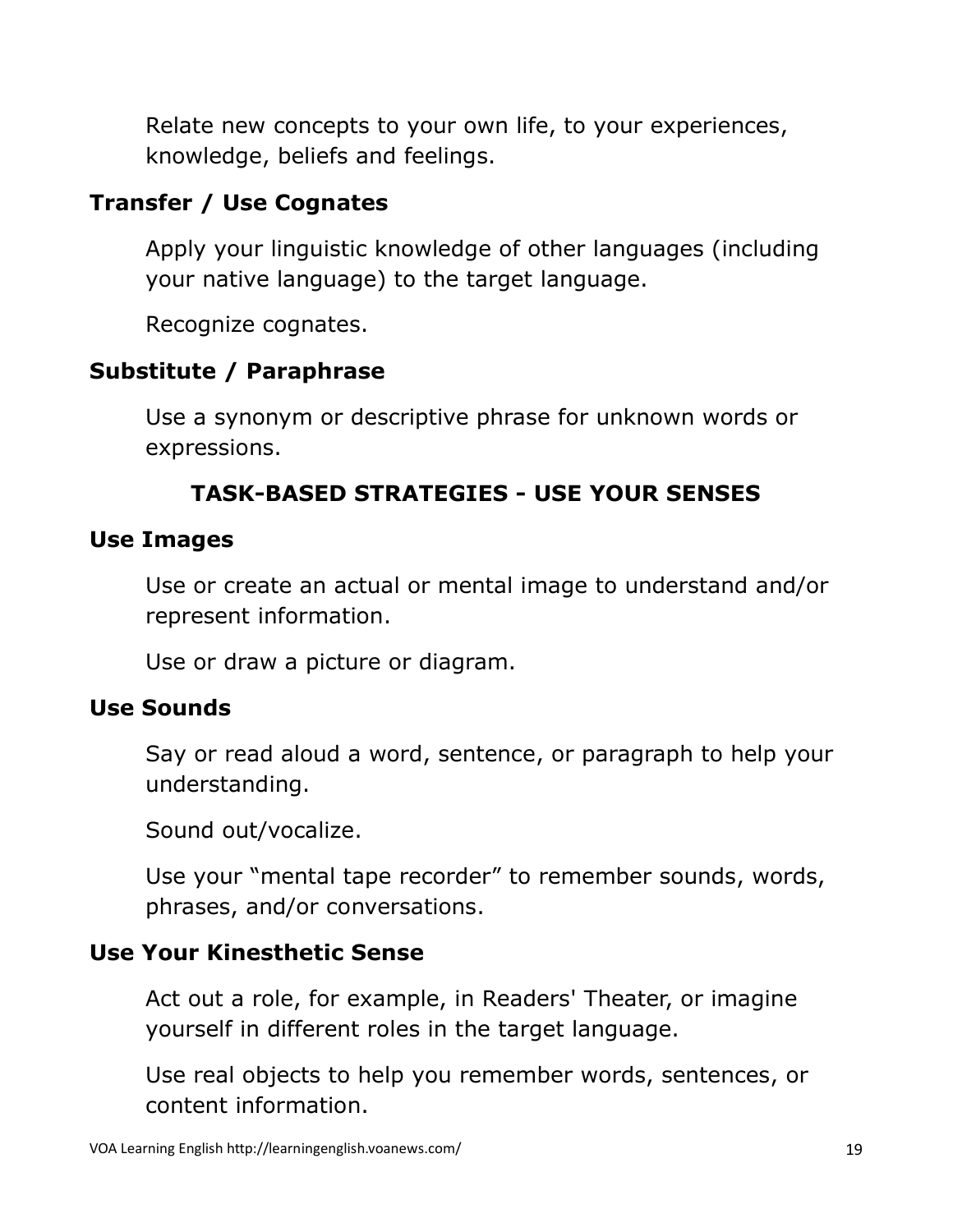#### **TASK-BASED STRATEGIES - USE YOUR ORGANIZATIONAL SKILLS**

#### **Find/Apply Patterns**

Apply a rule.

Make a rule.

Recognize and apply letter/sound, grammar, discourse, or register rules.

Identify patterns in literature (genre).

Identify patterns in math, science, and social studies.

#### **Classify/Sequence**

Categorize words or ideas according to attributes.

Classify living things; identify natural cycles.

Identify order and sequences in math, science, and social studies.

Sequence events in history.

#### **Take Notes**

Write down important words and ideas while listening or reading.

List ideas or words to include in speaking or writing.

#### **Use Graphic Organizers**

Use or create visual representations (such as Venn diagrams, time lines, webs, and charts) of important relationships between concepts.

#### **Summarize**

Create a mental, oral, or written summary of information.